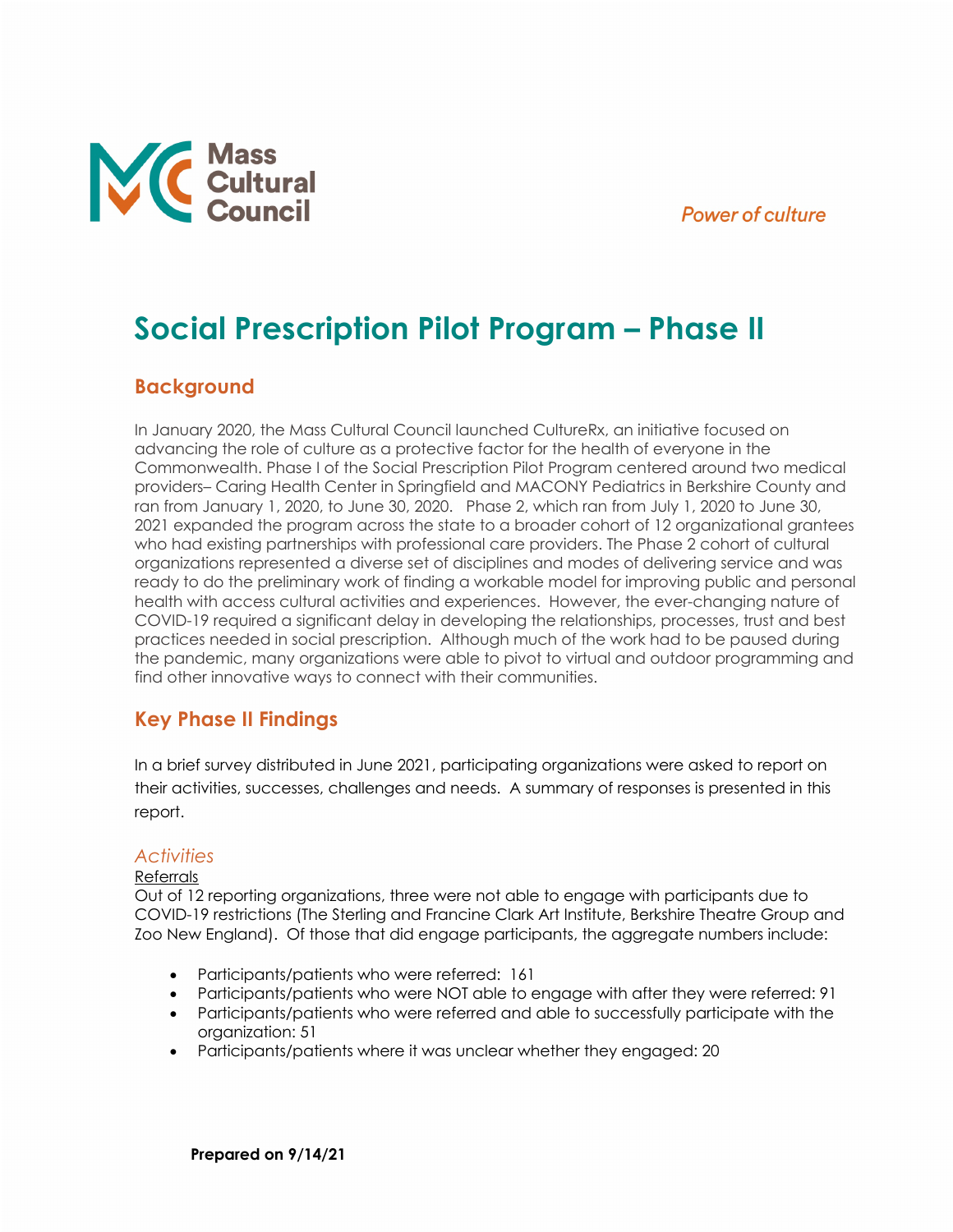#### **Trainings**

- **"Defining Impact"** with Dr. Tasha Golden and Dr. David Fakunle 100% of those who attended rated the workshop as "Excellent"
- **"An Introduction to Trauma-Informed Care"** with Dr. Tasha Golden 78% of those who attended rated the workshop as "Excellent" and 22% rated it as "Good."
- **"Trauma, Social Justice, the Arts, and Healing"** with Renée Watson and Dr. Tasha Golden

89% of those who attended rated the workshop as "Excellent" and 11% rated it as "Good."

• **Monthly Zoom meetings** with Mass Cultural Council staff 64% of those who attended rated the meetings as "Excellent" and 36% rated them as "Good."

## *Challenges*

- **COVID Safety**: Many of the organizations were ready to receive referrals but doctors were not yet comfortable with prescribing indoor experiences, even when organizations strictly monitored staffing and space usage to ensure responsiveness to changing health protocols.
- **COVID Capacity:** Health partners were overwhelmed with administering COVID-19 tests vaccinations and so were often not available to maintain regular communication with their cultural partners or make referrals.
- **COVID Protocols**: Organizations implemented and updated procedures and protocols to reflect the state and local mandated health and safety guidelines.
- **COVID Vaccination Rates**: Some organizations were in communities that lagged in vaccination rates, and it remained too risky to offer in-person or hybrid programming for longer.
- **Virtual Inaccessibility and/or Fatigue:** Lack of stable internet often made virtual programming not possible. For those able to access, participants became increasingly tired of remote programming and Zoom meetings.

#### *Successes*

Many cultural organizations in the Phase 2 cohort were able to formalize their partnerships, develop systems for communication, while showing incredible resiliency. Successes included:

- **Adapting Programming:** Several organizations were able to adapt programming to be offered through Zoom workshops, recorded video, and art kits to meet participants' needs.
- **Developing Sustainable Practices**: Many organizations will continue a hybrid model of delivering programming to be able to reach people that had previously faced transportation as a barrier to participation.
- **Deepening Investment in DEIA:** Organizations used the delay in receiving referrals as an extra opportunity for reflection on issues of access and belonging.
- **Expanding Partnerships:** One organization was able to add additional health partners to their system of referrals.
- **Creating New Materials:** Organizations in the Berkshires invested in creating marketing materials for their partner's waiting and exam rooms.